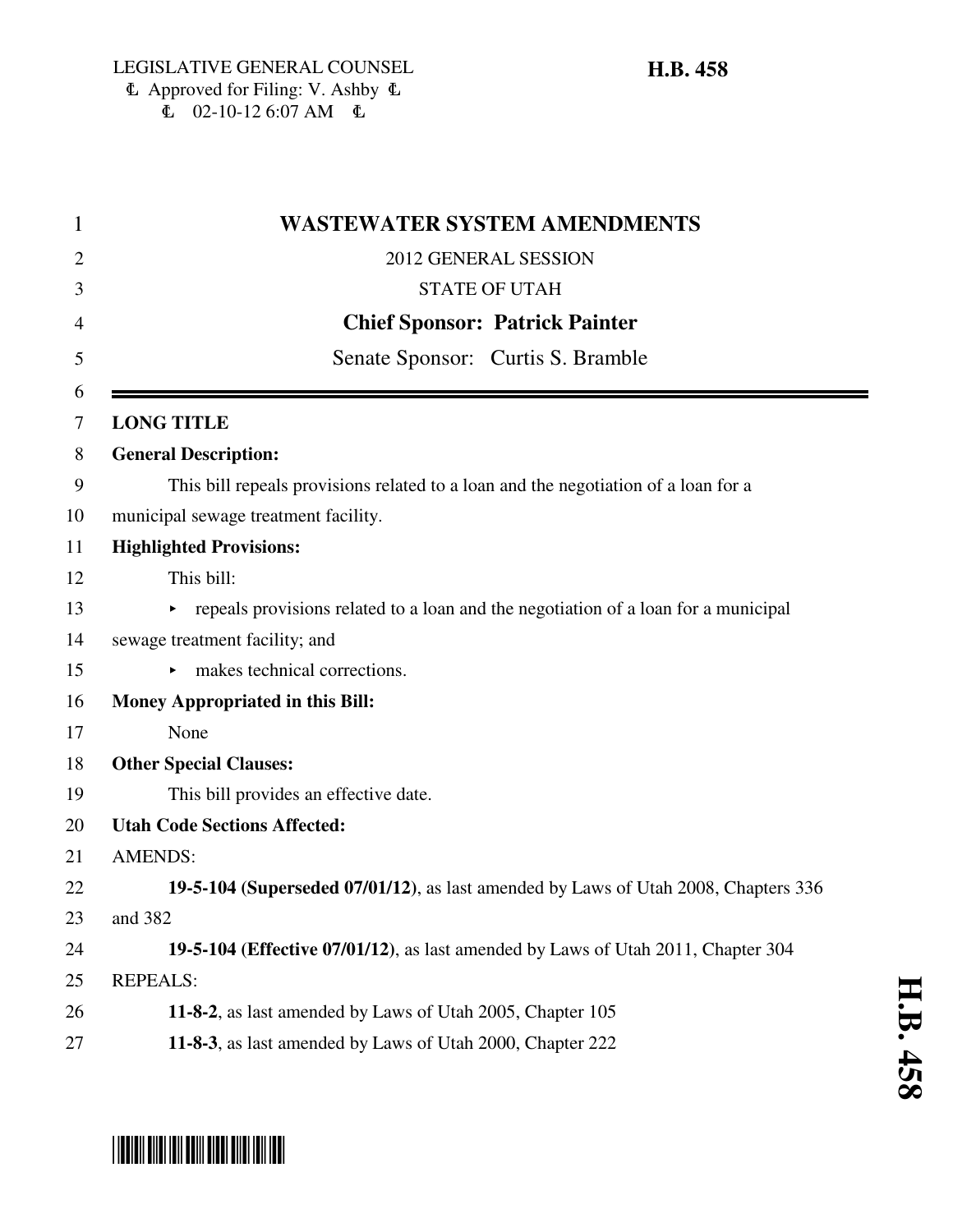**H.B. 458 02-10-12 6:07 AM**

| 28 |                                                                                                    |
|----|----------------------------------------------------------------------------------------------------|
| 29 | Be it enacted by the Legislature of the state of Utah:                                             |
| 30 | Section 1. Section 19-5-104 (Superseded 07/01/12) is amended to read:                              |
| 31 | 19-5-104 (Superseded 07/01/12). Powers and duties of board.                                        |
| 32 | (1) The board has the following powers and duties:                                                 |
| 33 | (a) develop programs for the prevention, control, and abatement of new or existing                 |
| 34 | pollution of the waters of the state;                                                              |
| 35 | (b) advise, consult, and cooperate with other agencies of the state, the federal                   |
| 36 | government, other states, and interstate agencies, and with affected groups, political             |
| 37 | subdivisions, and industries to further the purposes of this chapter;                              |
| 38 | (c) encourage, participate in, or conduct studies, investigations, research, and                   |
| 39 | demonstrations relating to water pollution and causes of water pollution as the board finds        |
| 40 | necessary to discharge its duties;                                                                 |
| 41 | (d) collect and disseminate information relating to water pollution and the prevention,            |
| 42 | control, and abatement of water pollution;                                                         |
| 43 | (e) adopt, modify, or repeal standards of quality of the waters of the state and classify          |
| 44 | those waters according to their reasonable uses in the interest of the public under conditions the |
| 45 | board may prescribe for the prevention, control, and abatement of pollution;                       |
| 46 | (f) make rules in accordance with Title 63G, Chapter 3, Utah Administrative                        |
| 47 | Rulemaking Act, taking into account Subsection (3), to:                                            |
| 48 | (i) implement the awarding of construction loans to political subdivisions and                     |
| 49 | municipal authorities [under Section 11-8-2], including:                                           |
| 50 | (A) requirements pertaining to applications for loans;                                             |
| 51 | (B) requirements for determination of eligible projects;                                           |
| 52 | (C) requirements for determination of the costs upon which loans are based, which                  |
| 53 | costs may include engineering, financial, legal, and administrative expenses necessary for the     |
| 54 | construction, reconstruction, and improvement of sewage treatment plants, including major          |
| 55 | interceptors, collection systems, and other facilities appurtenant to the plant;                   |
| 56 | (D) a priority schedule for awarding loans, in which the board may consider in addition            |
| 57 | to water pollution control needs any financial needs relevant, including per capita cost, in       |
| 58 | making a determination of priority; and                                                            |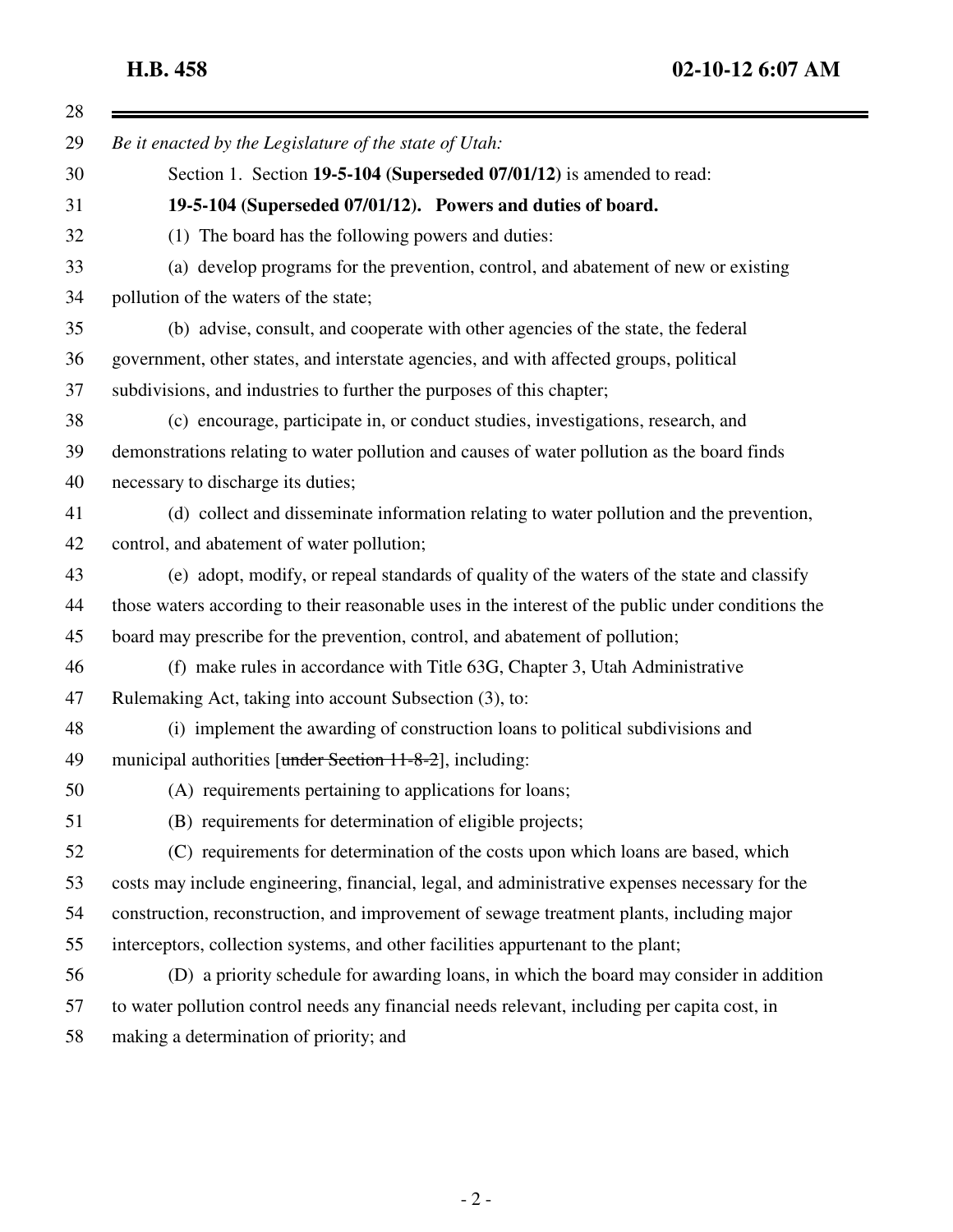| 59 | (E) requirements for determination of the amount of the loan;                                     |
|----|---------------------------------------------------------------------------------------------------|
| 60 | (ii) implement the awarding of loans for nonpoint source projects pursuant to Section             |
| 61 | $73-10c-4.5;$                                                                                     |
| 62 | (iii) set effluent limitations and standards subject to Section 19-5-116;                         |
| 63 | (iv) implement or effectuate the powers and duties of the board; and                              |
| 64 | (v) protect the public health for the design, construction, operation, and maintenance of         |
| 65 | underground wastewater disposal systems, liquid scavenger operations, and vault and earthen       |
| 66 | pit privies;                                                                                      |
| 67 | (g) issue, modify, or revoke orders:                                                              |
| 68 | (i) prohibiting or abating discharges;                                                            |
| 69 | (ii) requiring the construction of new treatment works or any parts of them, or requiring         |
| 70 | the modification, extension, or alteration of existing treatment works as specified by board rule |
| 71 | or any parts of them, or the adoption of other remedial measures to prevent, control, or abate    |
| 72 | pollution;                                                                                        |
| 73 | (iii) setting standards of water quality, classifying waters or evidencing any other              |
| 74 | determination by the board under this chapter; and                                                |
| 75 | (iv) requiring compliance with this chapter and with rules made under this chapter;               |
| 76 | (h) (i) review plans, specifications, or other data relative to disposal systems or any part      |
| 77 | of disposal systems;                                                                              |
| 78 | (ii) issue construction or operating permits for the installation or modification of              |
| 79 | treatment works or any parts of the treatment works; and                                          |
| 80 | (iii) delegate the authority to issue an operating permit to a local health department;           |
| 81 | (i) after public notice and opportunity for a public hearing, issue, continue in effect,          |
| 82 | revoke, modify, or deny discharge permits under reasonable conditions the board may prescribe     |
| 83 | to:                                                                                               |
| 84 | (i) control the management of sewage sludge; or                                                   |
| 85 | (ii) prevent or control the discharge of pollutants, including effluent limitations for the       |
| 86 | discharge of wastes into the waters of the state;                                                 |
| 87 | (j) give reasonable consideration in the exercise of its powers and duties to the                 |
| 88 | economic impact of water pollution control on industry and agriculture;                           |
| 89 | (k) exercise all incidental powers necessary to carry out the purposes of this chapter,           |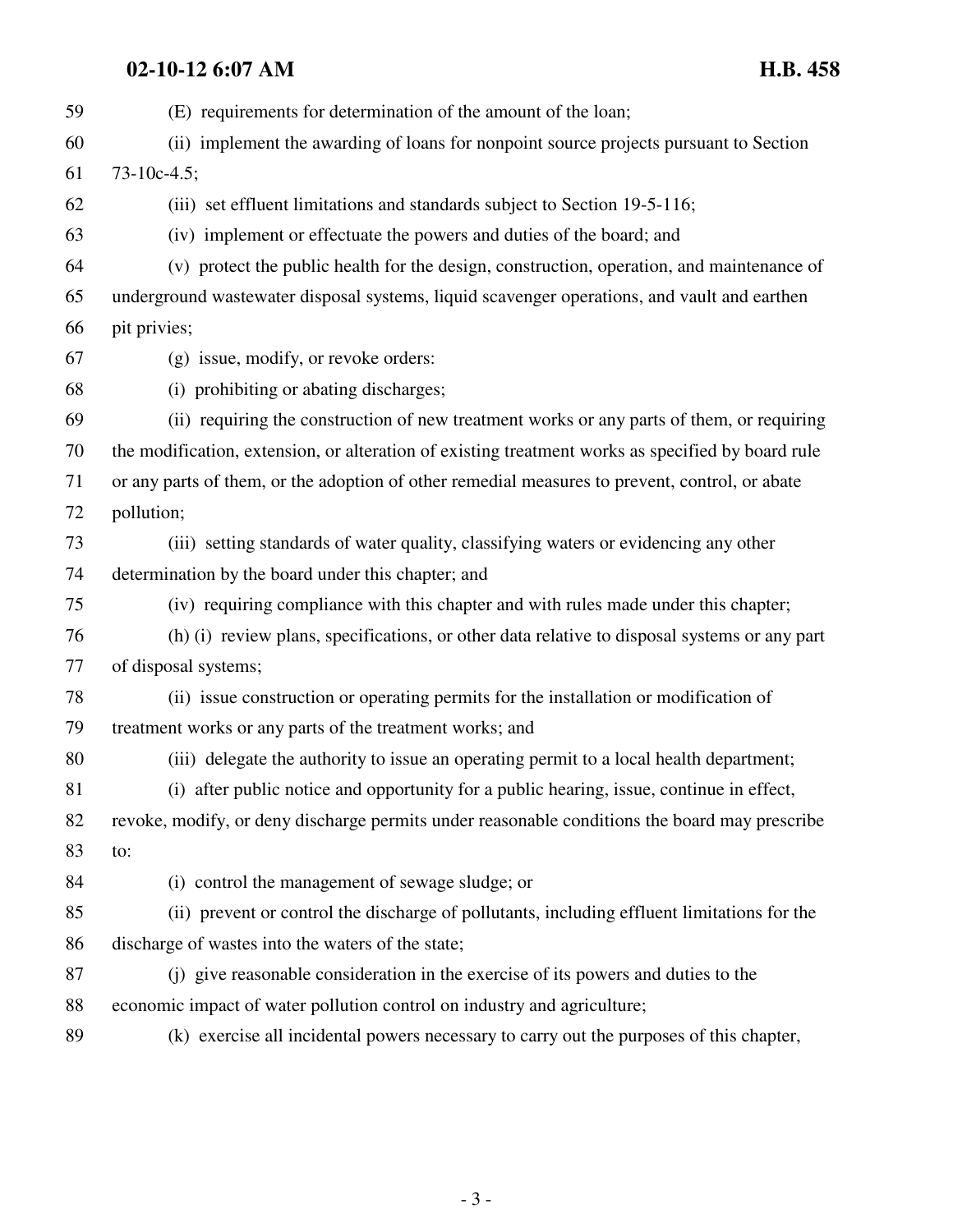| 90  | including delegation to the department of its duties as appropriate to improve administrative   |
|-----|-------------------------------------------------------------------------------------------------|
| 91  | efficiency;                                                                                     |
| 92  | (1) meet the requirements of federal law related to water pollution;                            |
| 93  | (m) establish and conduct a continuing planning process for control of water pollution          |
| 94  | including the specification and implementation of maximum daily loads of pollutants;            |
| 95  | (n) make rules governing inspection, monitoring, recordkeeping, and reporting                   |
| 96  | requirements for underground injections and require permits for them, to protect drinking water |
| 97  | sources, except for wells, pits, and ponds covered by Section 40-6-5 regarding gas and oil,     |
| 98  | recognizing that underground injection endangers drinking water sources if:                     |
| 99  | (i) injection may result in the presence of any contaminant in underground water that           |
| 100 | supplies or can reasonably be expected to supply any public water system, as defined in Section |
| 101 | 19-4-102; and                                                                                   |
| 102 | (ii) the presence of the contaminant may:                                                       |
| 103 | (A) result in the public water system not complying with any national primary drinking          |
| 104 | water standards; or                                                                             |
| 105 | (B) otherwise adversely affect the health of persons;                                           |
| 106 | (o) make rules governing sewage sludge management, including permitting, inspecting,            |
| 107 | monitoring, recordkeeping, and reporting requirements;                                          |
| 108 | (p) adopt and enforce rules and establish fees to cover the costs of testing for                |
| 109 | certification of operators of treatment works and sewerage systems operated by political        |
| 110 | subdivisions;                                                                                   |
| 111 | (q) notwithstanding the provisions of Section 19-4-112, make rules governing design             |
| 112 | and construction of irrigation systems that:                                                    |
| 113 | (i) convey sewage treatment facility effluent of human origin in pipelines under                |
| 114 | pressure, unless contained in surface pipes wholly on private property and for agricultural     |
| 115 | purposes; and                                                                                   |
| 116 | (ii) are constructed after May 4, 1998; and                                                     |
| 117 | (r) (i) approve, approve in part, approve with conditions, or deny, in writing, an              |
| 118 | application for water reuse under Title 73, Chapter 3c, Wastewater Reuse Act; and               |
| 119 | (ii) issue an operating permit for water reuse under Title 73, Chapter 3c, Wastewater           |
| 120 | Reuse Act.                                                                                      |
|     |                                                                                                 |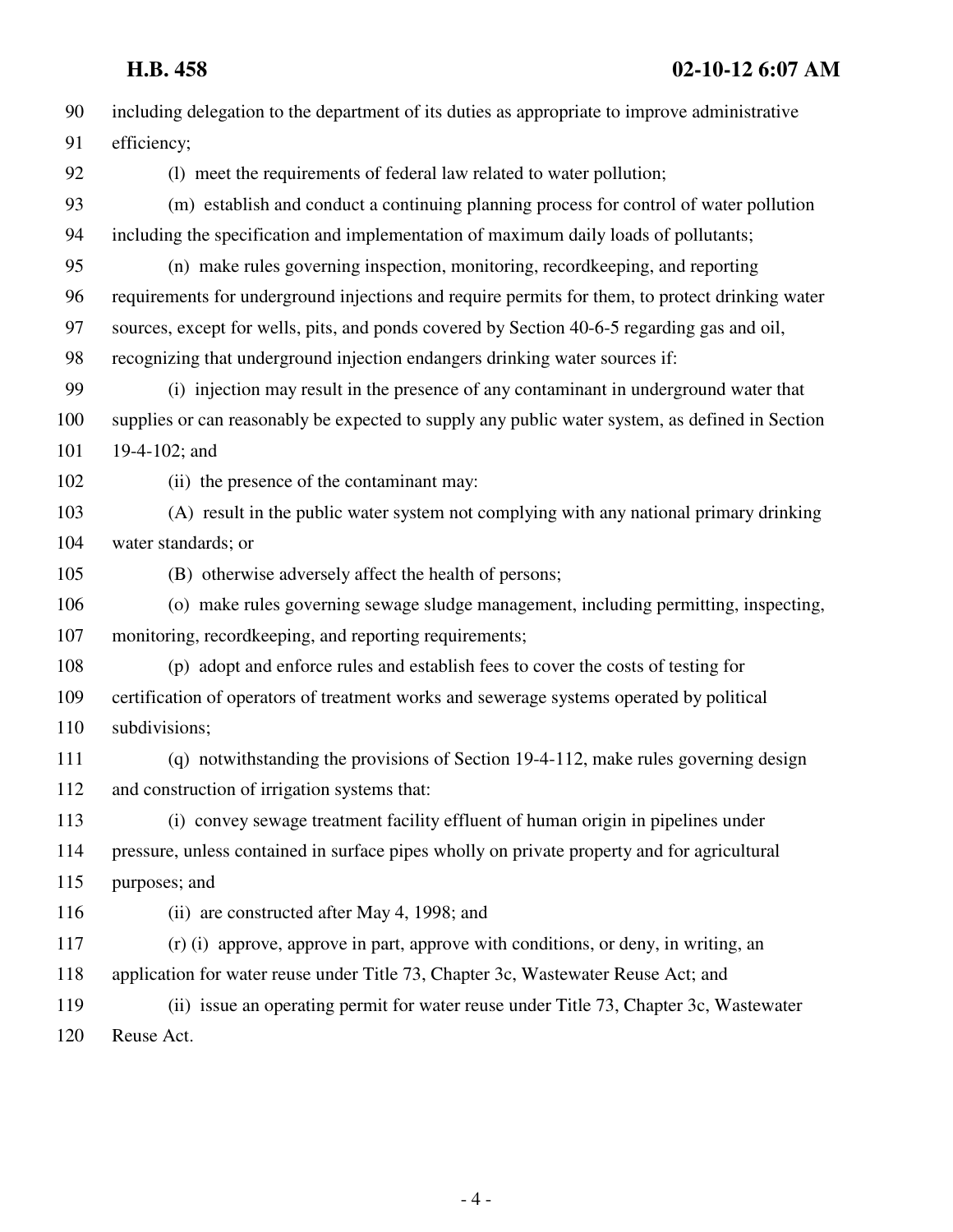| 121 | (2) In performing the duties listed in Subsection (1), the board shall give priority to            |
|-----|----------------------------------------------------------------------------------------------------|
| 122 | pollution that results in a hazard to the public health.                                           |
| 123 | (3) The board shall take into consideration the availability of federal grants:                    |
| 124 | (a) in determining eligible project costs; and                                                     |
| 125 | (b) in establishing priorities pursuant to Subsection $(1)(f)(i)$ .                                |
| 126 | (4) In establishing certification rules under Subsection $(1)(p)$ , the board shall:               |
| 127 | (a) base the requirements for certification on the size, treatment process type, and               |
| 128 | complexity of the treatment works and sewerage systems operated by political subdivisions;         |
| 129 | (b) allow operators until three years after the date of adoption of the rules to obtain            |
| 130 | initial certification;                                                                             |
| 131 | (c) allow a new operator one year from the date the operator is hired by a treatment               |
| 132 | plant or sewerage system or three years after the date of adoption of the rules, whichever occurs  |
| 133 | later, to obtain certification;                                                                    |
| 134 | (d) issue certification upon application and without testing, at a grade level comparable          |
| 135 | to the grade of current certification to operators who are currently certified under the voluntary |
| 136 | certification plan for wastewater works operators as recognized by the board; and                  |
| 137 | (e) issue a certification upon application and without testing that is valid only at the           |
| 138 | treatment works or sewerage system where that operator is currently employed if the operator:      |
| 139 | (i) is in charge of and responsible for the treatment works or sewerage system on                  |
| 140 | March 16, 1991;                                                                                    |
| 141 | (ii) has been employed at least 10 years in the operation of that treatment works or               |
| 142 | sewerage system prior to March 16, 1991; and                                                       |
| 143 | (iii) demonstrates to the board the operator's capability to operate the treatment works           |
| 144 | or sewerage system at which the operator is currently employed by providing employment             |
| 145 | history and references as required by the board.                                                   |
| 146 | Section 2. Section 19-5-104 (Effective 07/01/12) is amended to read:                               |
| 147 | 19-5-104 (Effective 07/01/12). Powers and duties of board.                                         |
| 148 | (1) The board has the following powers and duties:                                                 |
| 149 | (a) develop programs for the prevention, control, and abatement of new or existing                 |
| 150 | pollution of the waters of the state;                                                              |
| 151 | (b) advise, consult, and cooperate with other agencies of the state, the federal                   |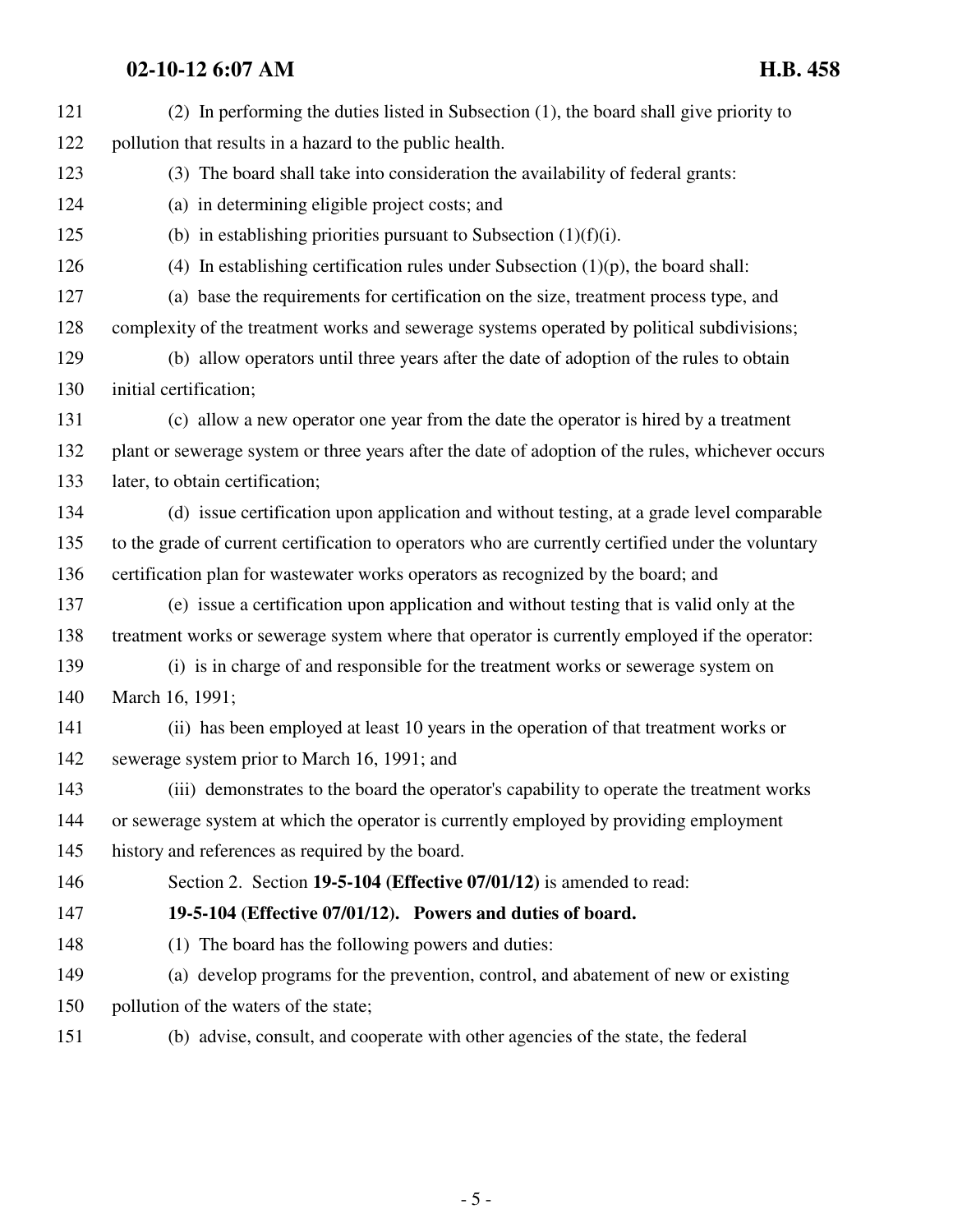## **H.B. 458 02-10-12 6:07 AM**

| 152 | government, other states, and interstate agencies, and with affected groups, political             |
|-----|----------------------------------------------------------------------------------------------------|
| 153 | subdivisions, and industries to further the purposes of this chapter;                              |
| 154 | (c) encourage, participate in, or conduct studies, investigations, research, and                   |
| 155 | demonstrations relating to water pollution and causes of water pollution as the board finds        |
| 156 | necessary to discharge its duties;                                                                 |
| 157 | (d) collect and disseminate information relating to water pollution and the prevention,            |
| 158 | control, and abatement of water pollution;                                                         |
| 159 | (e) adopt, modify, or repeal standards of quality of the waters of the state and classify          |
| 160 | those waters according to their reasonable uses in the interest of the public under conditions the |
| 161 | board may prescribe for the prevention, control, and abatement of pollution;                       |
| 162 | (f) make rules in accordance with Title 63G, Chapter 3, Utah Administrative                        |
| 163 | Rulemaking Act, taking into account Subsection (3), to:                                            |
| 164 | (i) implement the awarding of construction loans to political subdivisions and                     |
| 165 | municipal authorities [under Section 11-8-2], including:                                           |
| 166 | (A) requirements pertaining to applications for loans;                                             |
| 167 | (B) requirements for determination of eligible projects;                                           |
| 168 | (C) requirements for determination of the costs upon which loans are based, which                  |
| 169 | costs may include engineering, financial, legal, and administrative expenses necessary for the     |
| 170 | construction, reconstruction, and improvement of sewage treatment plants, including major          |
| 171 | interceptors, collection systems, and other facilities appurtenant to the plant;                   |
| 172 | (D) a priority schedule for awarding loans, in which the board may consider in addition            |
| 173 | to water pollution control needs any financial needs relevant, including per capita cost, in       |
| 174 | making a determination of priority; and                                                            |
| 175 | (E) requirements for determination of the amount of the loan;                                      |
| 176 | (ii) implement the awarding of loans for nonpoint source projects pursuant to Section              |
| 177 | $73-10c-4.5;$                                                                                      |
| 178 | (iii) set effluent limitations and standards subject to Section 19-5-116;                          |
| 179 | (iv) implement or effectuate the powers and duties of the board; and                               |
| 180 | (v) protect the public health for the design, construction, operation, and maintenance of          |
| 181 | underground wastewater disposal systems, liquid scavenger operations, and vault and earthen        |
| 182 | pit privies;                                                                                       |
|     |                                                                                                    |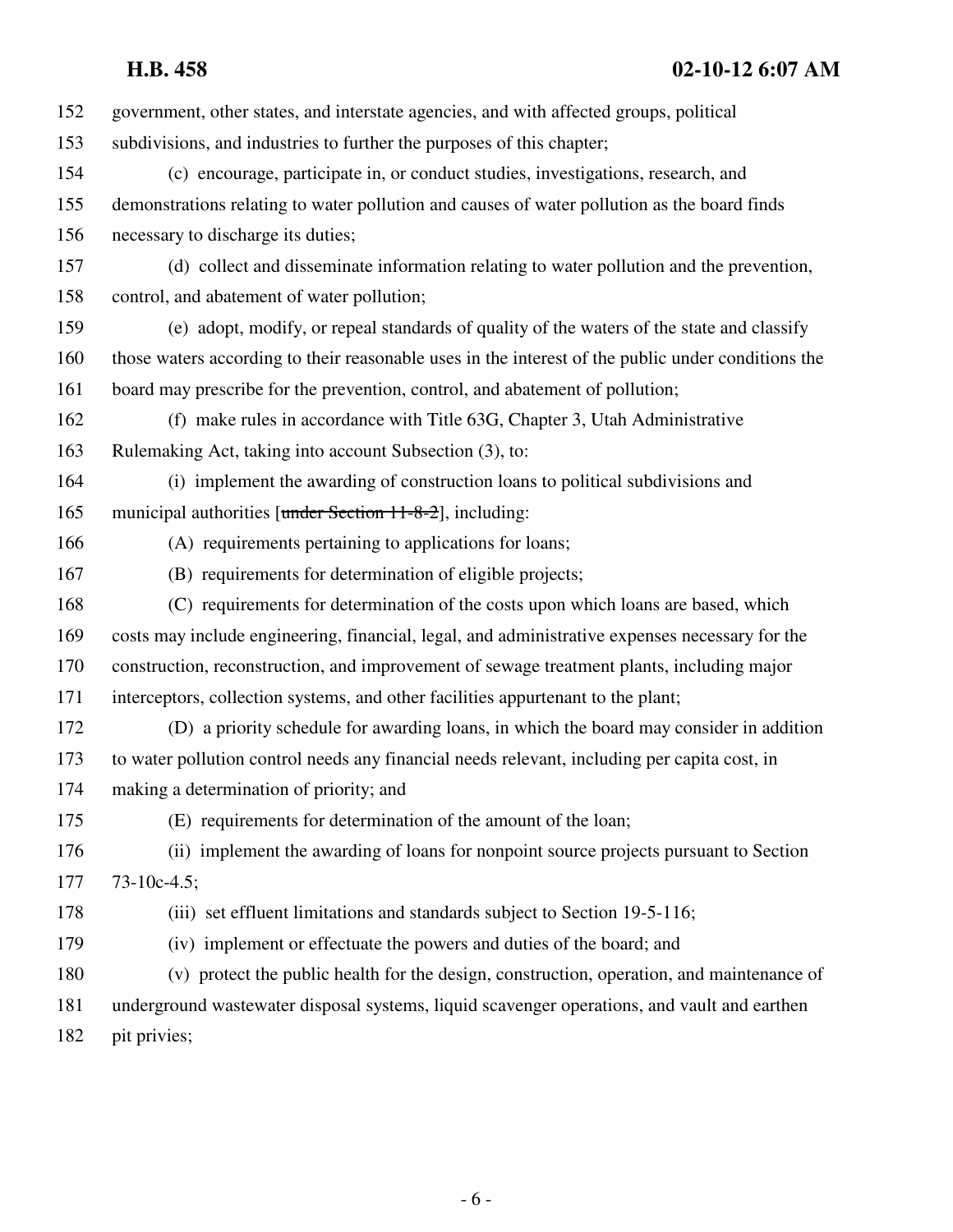183 (g) issue, modify, or revoke orders: 184 (i) prohibiting or abating discharges; 185 (ii) requiring the construction of new treatment works or any parts of them, or requiring 186 the modification, extension, or alteration of existing treatment works as specified by board rule 187 or any parts of them, or the adoption of other remedial measures to prevent, control, or abate 188 pollution; 189 (iii) setting standards of water quality, classifying waters or evidencing any other 190 determination by the board under this chapter; and 191 (iv) requiring compliance with this chapter and with rules made under this chapter; 192 (h) (i) review plans, specifications, or other data relative to disposal systems or any part 193 of disposal systems; 194 (ii) issue construction or operating permits for the installation or modification of 195 treatment works or any parts of the treatment works; and 196 (iii) delegate the authority to issue an operating permit to a local health department; 197 (i) after public notice and opportunity for a public hearing, issue, continue in effect, 198 revoke, modify, or deny discharge permits under reasonable conditions the board may prescribe 199 to: 200 (i) control the management of sewage sludge; or 201 (ii) prevent or control the discharge of pollutants, including effluent limitations for the 202 discharge of wastes into the waters of the state; 203 (j) give reasonable consideration in the exercise of its powers and duties to the 204 economic impact of water pollution control on industry and agriculture; 205 (k) exercise all incidental powers necessary to carry out the purposes of this chapter, 206 including delegation to the department of its duties as appropriate to improve administrative 207 efficiency; 208 (l) meet the requirements of federal law related to water pollution; 209 (m) establish and conduct a continuing planning process for control of water pollution 210 including the specification and implementation of maximum daily loads of pollutants; 211 (n) make rules governing inspection, monitoring, recordkeeping, and reporting 212 requirements for underground injections and require permits for them, to protect drinking water 213 sources, except for wells, pits, and ponds covered by Section 40-6-5 regarding gas and oil,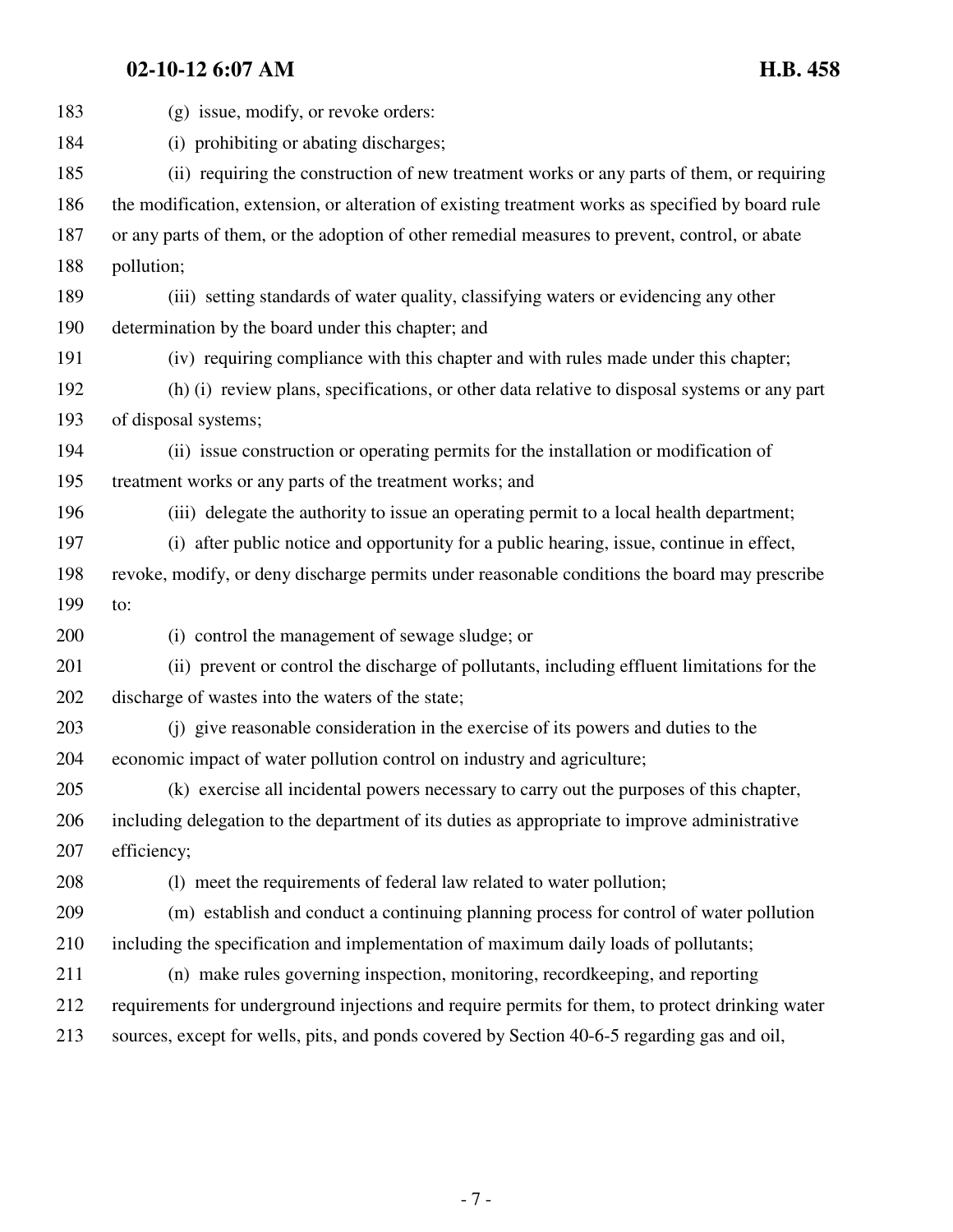214 recognizing that underground injection endangers drinking water sources if: 215 (i) injection may result in the presence of any contaminant in underground water that 216 supplies or can reasonably be expected to supply any public water system, as defined in Section 217 19-4-102; and 218 (ii) the presence of the contaminant may: 219 (A) result in the public water system not complying with any national primary drinking 220 water standards; or 221 (B) otherwise adversely affect the health of persons; 222 (o) make rules governing sewage sludge management, including permitting, inspecting, 223 monitoring, recordkeeping, and reporting requirements; 224 (p) adopt and enforce rules and establish fees to cover the costs of testing for 225 certification of operators of treatment works and sewerage systems operated by political 226 subdivisions; 227 (q) notwithstanding the provisions of Section 19-4-112, make rules governing design 228 and construction of irrigation systems that: 229 (i) convey sewage treatment facility effluent of human origin in pipelines under 230 pressure, unless contained in surface pipes wholly on private property and for agricultural 231 purposes; and 232 (ii) are constructed after May 4, 1998; 233 (r) (i) approve, approve in part, approve with conditions, or deny, in writing, an 234 application for water reuse under Title 73, Chapter 3c, Wastewater Reuse Act; 235 (ii) issue an operating permit for water reuse under Title 73, Chapter 3c, Wastewater 236 Reuse Act; and 237 (s) (i) review all total daily maximum load reports and recommendations for water 238 quality end points and implementation strategies developed by the division before submission 239 of the report, recommendation, or implementation strategy to the EPA; 240 (ii) disapprove, approve, or approve with conditions all staff total daily maximum load 241 recommendations; and 242 (iii) provide suggestions for further consideration to the Division of Water Quality in 243 the event a total daily maximum load strategy is rejected.

244 (2) In performing the duties listed in Subsection (1), the board shall give priority to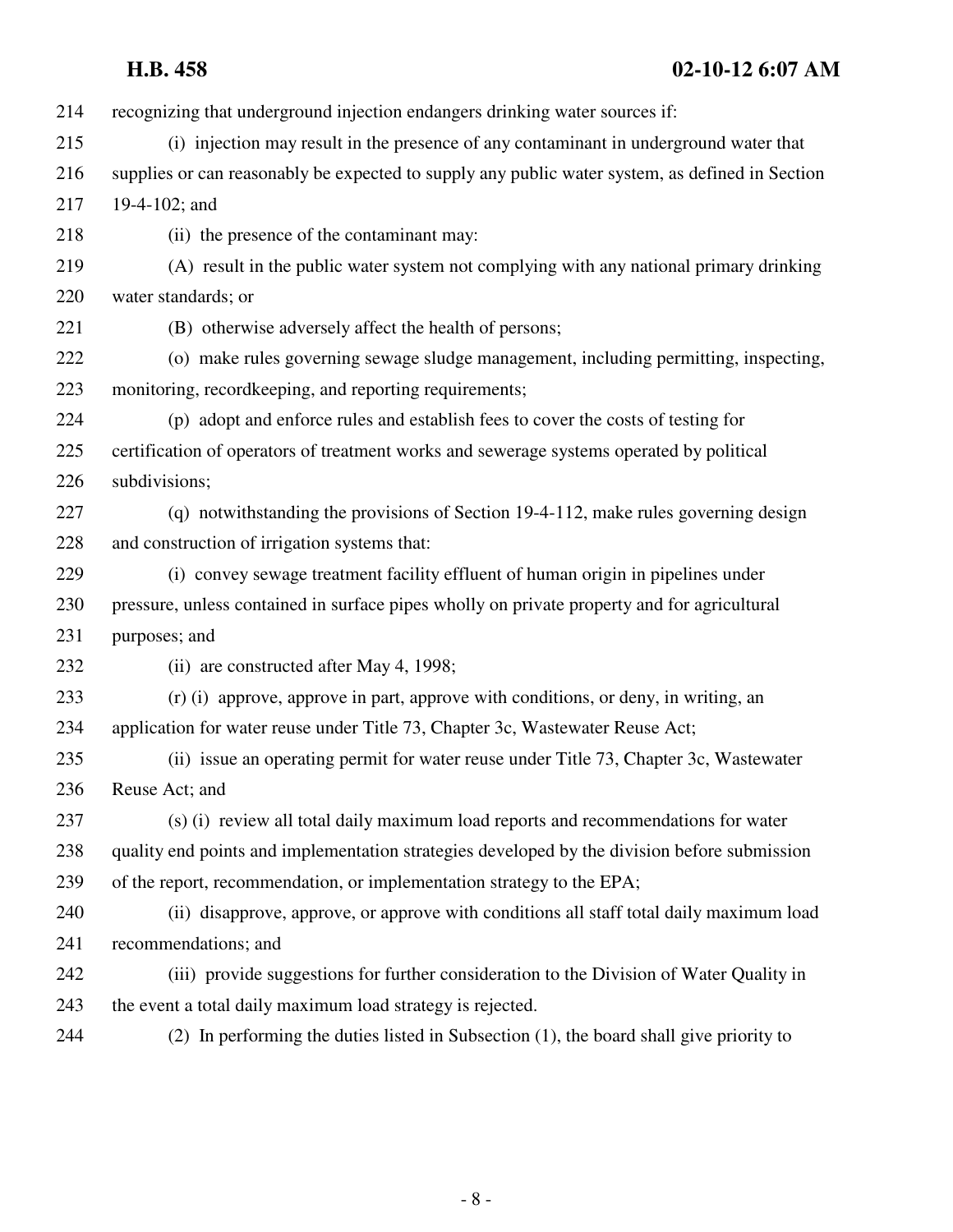| 245 | pollution that results in a hazard to the public health.                                           |
|-----|----------------------------------------------------------------------------------------------------|
| 246 | (3) The board shall take into consideration the availability of federal grants:                    |
| 247 | (a) in determining eligible project costs; and                                                     |
| 248 | (b) in establishing priorities pursuant to Subsection $(1)(f)(i)$ .                                |
| 249 | (4) In establishing certification rules under Subsection $(1)(p)$ , the board shall:               |
| 250 | (a) base the requirements for certification on the size, treatment process type, and               |
| 251 | complexity of the treatment works and sewerage systems operated by political subdivisions;         |
| 252 | (b) allow operators until three years after the date of adoption of the rules to obtain            |
| 253 | initial certification;                                                                             |
| 254 | (c) allow a new operator one year from the date the operator is hired by a treatment               |
| 255 | plant or sewerage system or three years after the date of adoption of the rules, whichever occurs  |
| 256 | later, to obtain certification;                                                                    |
| 257 | (d) issue certification upon application and without testing, at a grade level comparable          |
| 258 | to the grade of current certification to operators who are currently certified under the voluntary |
| 259 | certification plan for wastewater works operators as recognized by the board; and                  |
| 260 | (e) issue a certification upon application and without testing that is valid only at the           |
| 261 | treatment works or sewerage system where that operator is currently employed if the operator:      |
| 262 | (i) is in charge of and responsible for the treatment works or sewerage system on                  |
| 263 | March 16, 1991;                                                                                    |
| 264 | (ii) has been employed at least 10 years in the operation of that treatment works or               |
| 265 | sewerage system prior to March 16, 1991; and                                                       |
| 266 | (iii) demonstrates to the board the operator's capability to operate the treatment works           |
| 267 | or sewerage system at which the operator is currently employed by providing employment             |
| 268 | history and references as required by the board.                                                   |
| 269 | Section 3. Repealer.                                                                               |
| 270 | This bill repeals:                                                                                 |
| 271 | Section 11-8-2, State loans for sewage treatment facilities -- Rules of Water Quality              |
| 272 | Board.                                                                                             |
| 273 | Section 11-8-3, Department of Environmental Quality to negotiate loans for                         |
| 274 | sewage facilities.                                                                                 |
| 275 | Section 4. Effective date.                                                                         |